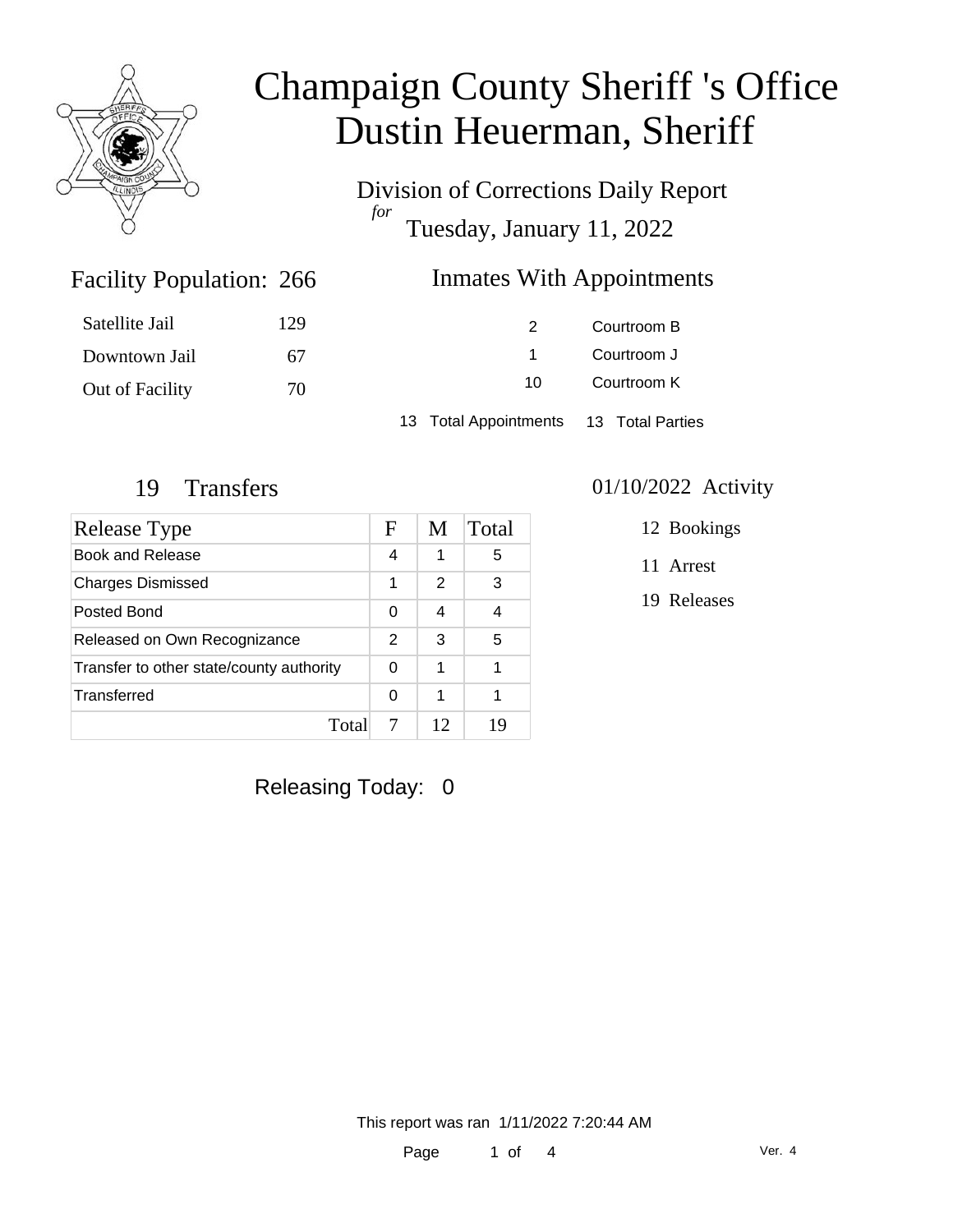

Division of Corrections Daily Report *for* Tuesday, January 11, 2022

### Custody Status Count

- Electronic Home Dentention 11
	- Felony Arraignment 3
	- Felony Pre-Sentence 8
		- Felony Pre-Trial 206
	- Felony Pre-Trial DUI 3
	- Felony Sentenced CCSO 3
	- Felony Sentenced IDOC 17
		- Hold Other 1
	- Misdemeanor Arraignment 1
		- Misdemeanor Pre-Trial 3
- Misdemeanor Sentenced CCSO 3
	- Petition to Revoke 2
	- Remanded to DHS 3
	- Traffic Sentenced CCSO 2
		- Total 266

This report was ran 1/11/2022 7:20:44 AM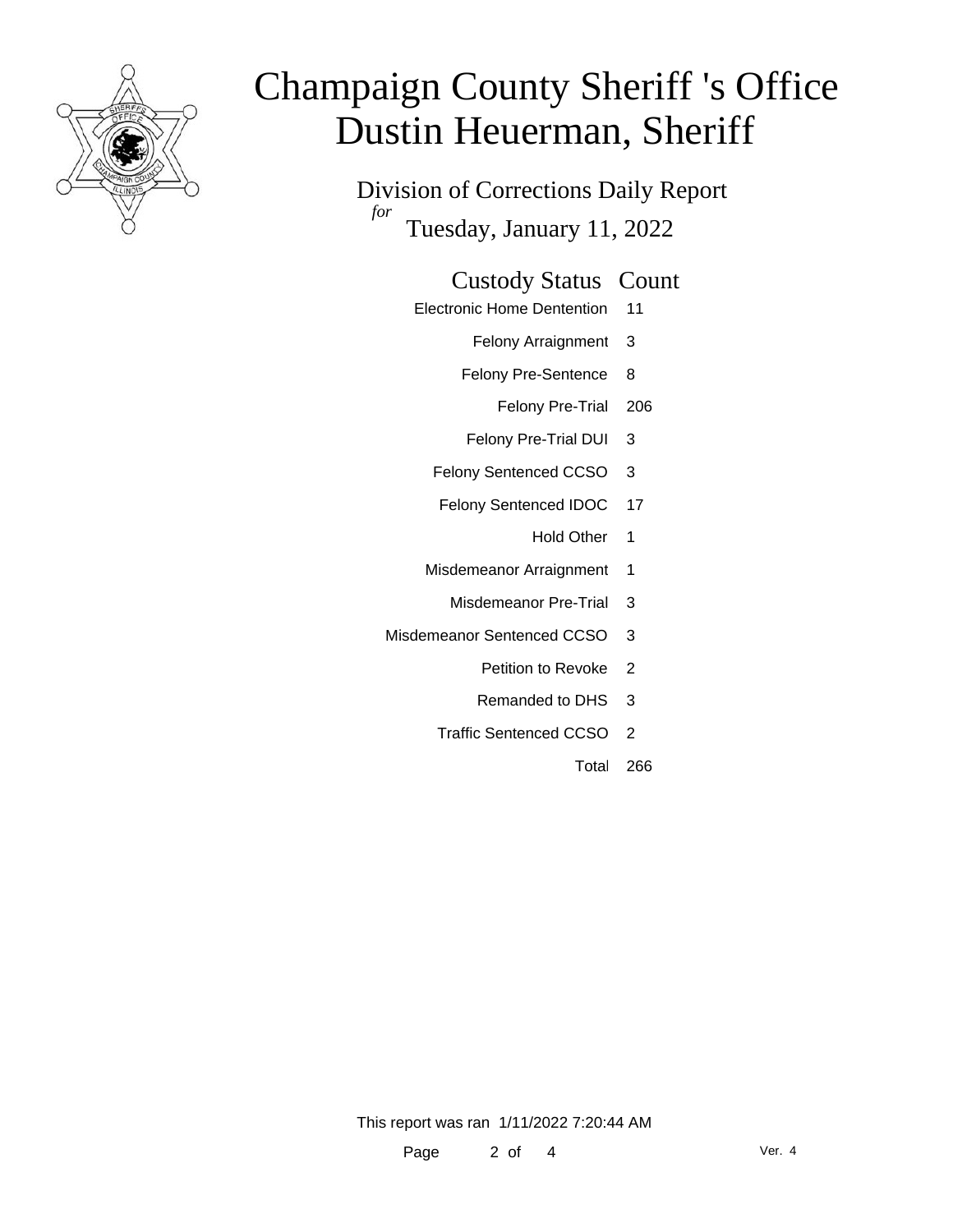

Division of Corrections Daily Report *for* Tuesday, January 11, 2022

### Inmates With Appointments

| Jailing Party Name                           | Location    | Number of Records / Node |
|----------------------------------------------|-------------|--------------------------|
| <b>BASCOMB, TYRAN</b>                        | Courtroom K | 1 / Satellite Jail       |
| BLUE-CARTER, JAZZLYN KAYONNA<br><b>MONET</b> | Courtroom K | 1 / Satellite Jail       |
| <b>BONE, DALLAS LOWELL</b>                   | Courtroom K | 1 / Satellite Jail       |
| COFFIN, KYLE LAIR                            | Courtroom K | 1 / Satellite Jail       |
| CRAIG, DAVUCCI DAVION                        | Courtroom K | 1 / Satellite Jail       |
| ELLIS, GABRIEL NAJADA                        | Courtroom K | 1 / Satellite Jail       |
| HAMLER, ANDRE DARNELL                        | Courtroom K | 1 / Satellite Jail       |
| <b>JONES, KELVIN KHYRIC</b>                  | Courtroom K | 1 / Satellite Jail       |
| LANE, DEMETRIUS LAQUAN                       | Courtroom K | 1 / Satellite Jail       |
| PETTIGREW, CAREY CORNITRIAS<br><b>DEOBLO</b> | Courtroom K | 1 / Satellite Jail       |
| REESE, LEA DANNETTE                          | Courtroom B | 1 / Satellite Jail       |
| SIDES, BRIAN KEITH                           | Courtroom J | 1 / Satellite Jail       |
| STARKS, RAMEON TAHZIER                       | Courtroom B | 1 / Downtown Jail        |

## **Transfers**

| DAVIS, DAMIEN DOMINIQUE  | Transfer to other state/county authority Downtown Jail |                 |
|--------------------------|--------------------------------------------------------|-----------------|
| EARL, RUEY RAFEAL        | Posted Bond                                            | Satellite Jail  |
| GARCIA, RODOLFO          | <b>Charges Dismissed</b>                               | Satellite Jail  |
| GHENT, CURTIS DAVID      | Posted Bond                                            | Satellite Jail  |
| HALL, JEREMY JURODE      | Transferred                                            | Satellite Jail  |
| HAUERSPERGER, TRISTEN J  | Released on Own Recognizance                           | Satellite Jail  |
| JONES, JACOB ALEXANDER   | Book and Release                                       | Out of Facility |
| LEE, ANTOINETTE LASHAWN  | Book and Release                                       | Out of Facility |
| MOCKABEE, JASON LAMAR    | Released on Own Recognizance                           | Satellite Jail  |
| MONTAGUE, JAYDEON WESLEY | Released on Own Recognizance                           | Satellite Jail  |
|                          |                                                        |                 |

This report was ran 1/11/2022 7:20:44 AM